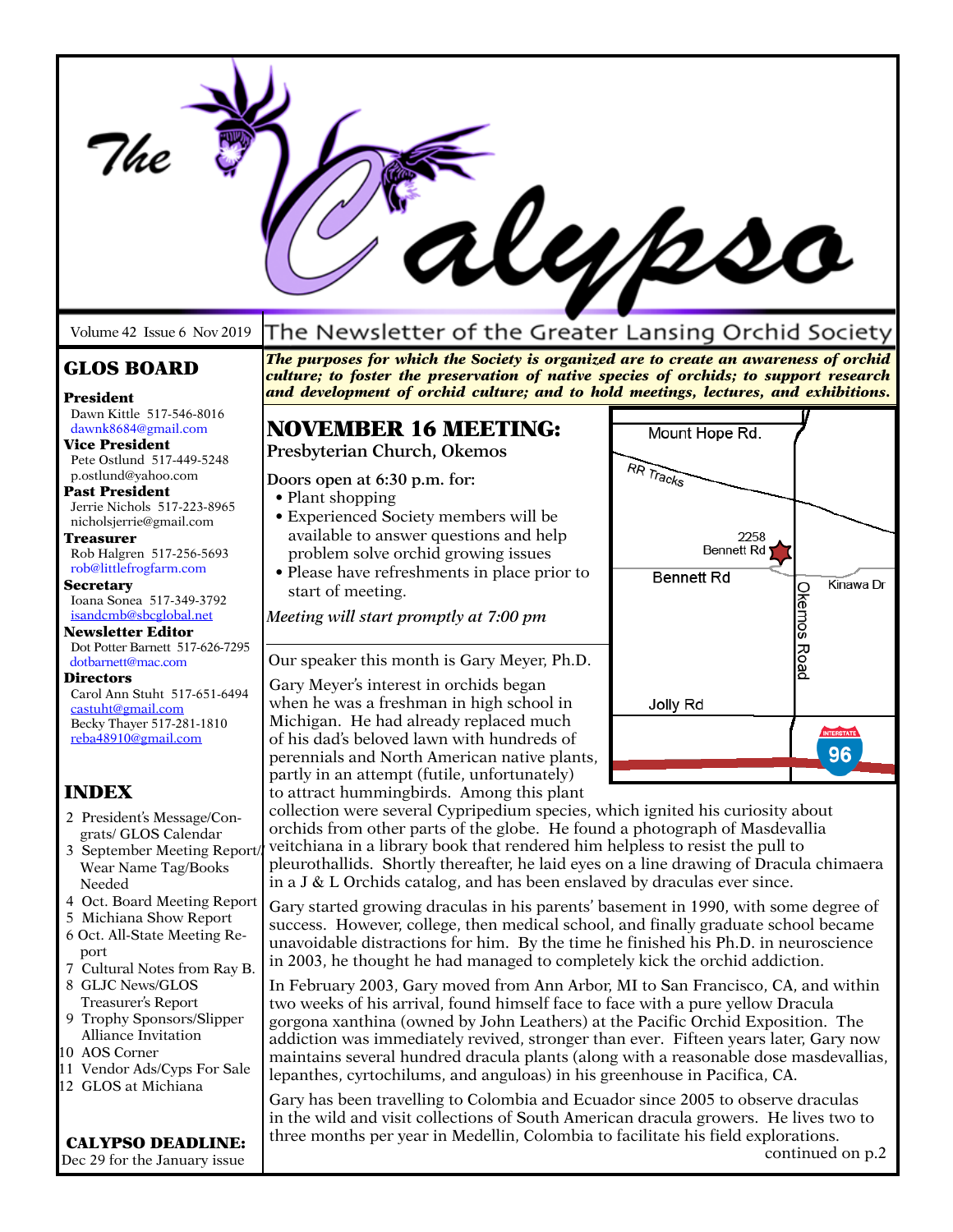## PRESIDENT'S MESSAGE -- Dawn Kittle

I am beginning to think that time is at "warp" speed. Here it is time again for the Calypso.

What a lovely All-State meeting! The presentation and slides were informative as well as beautiful. A big appreciation goes to Chris Purver for coming across the pond to be with us again. An even greater appreciation goes to Jack Shumaker for handling the All-State gatherings for all these years. Three cheers for Ioana Sonea for "stepping up to the plate" and taking over for Jack. GLOS will continue hosting the All State meetings with Ioana leading the charge. Jack has speakers lined up for the next two years, so these meetings should continue to prove to be very educational and even fun.

At our November meeting, our speaker will be Gary Meyer from California, whose presentation is on Dracula orchids. Kristen Uthus will be selling orchids at the meeting. She should be bringing some Dracula orchids, as well as others.

Looking forward to our November meeting.

## GARY MEYER, BIO, continued

Gary also put his scientific background to work on dracula by studying the molecular taxonomy of the genus with Ken Cameron, Ph.D., director of the herbarium at the University of Wisconsin, and continues to describe new species and relocate lost species in conjunction with his South American colleagues.

By day, Gary is the Director of Clinical Analytics at IntrinsiQ Specialty Solutions, where he studies how US cancer patients are treated with pharmaceuticals. Gary also runs Colombian Orchid Imports, which imports orchid species from Colombia for sale in the United States.

Gary's talk, Dracuphilia: A Gothic Romance, will cover the history of the genus dracula, distribution of species, concepts in taxonomy and biology, and Gary's orchid explorations in the wild. The talk will additionally delve into the often conflicting effects of human interest on orchid conservation.



# *Congratulations Jim Heilig!*

Jim has authored an article in the AOS special issue, *The Oncidium Alliance*, newly published. The title of his article is "Psychopsis - Butterflies By Any Other Name".

Jim and his husband have purchased a home, and now have a new address: 6750 Valle Pacifico, Salinas, CA, 93907.

→ Thanks to Dea and Julie, Pete and Georgian for our September meeting refreshments. Mary Henman, Marilyn Porter, and Ioana Sonea offered to bring snacks to our November meeting.

## GLOS CALENDAR OF EVENTS

→ November 16 - GLOS General Meeting - Gary Meyer of Hawk Hill Orchids will talk about Dracula orchids.

→ November 30 - December 1 - Saginaw Valley OS Show at Kochville Veteran's Hall, 3265 Kochville Road, Saginaw. Ioana Sonea will set up a 50 sq foot floor exhibit: volunteers are welcome to help setup! Plants will be collected at Ioana's on Nov 27-28 th; Pete Ostlund will help with tear-down, and he and Dot Barnett will help Ioana return the orchids and display materials at the end of the show.

→ January 25 - 26 - Grand Valley Orchid Society Show at Meijer Gardens and Sculpture Park, Grand Rapids

- ➜ February 14 16, 2020 -- Mid-America Orchid Congress and Miami Valley Orchid Society Show, Cox Arboretum, Dayton, OH
- ➜ February 22-23 GLOS Orchid Show and Sale



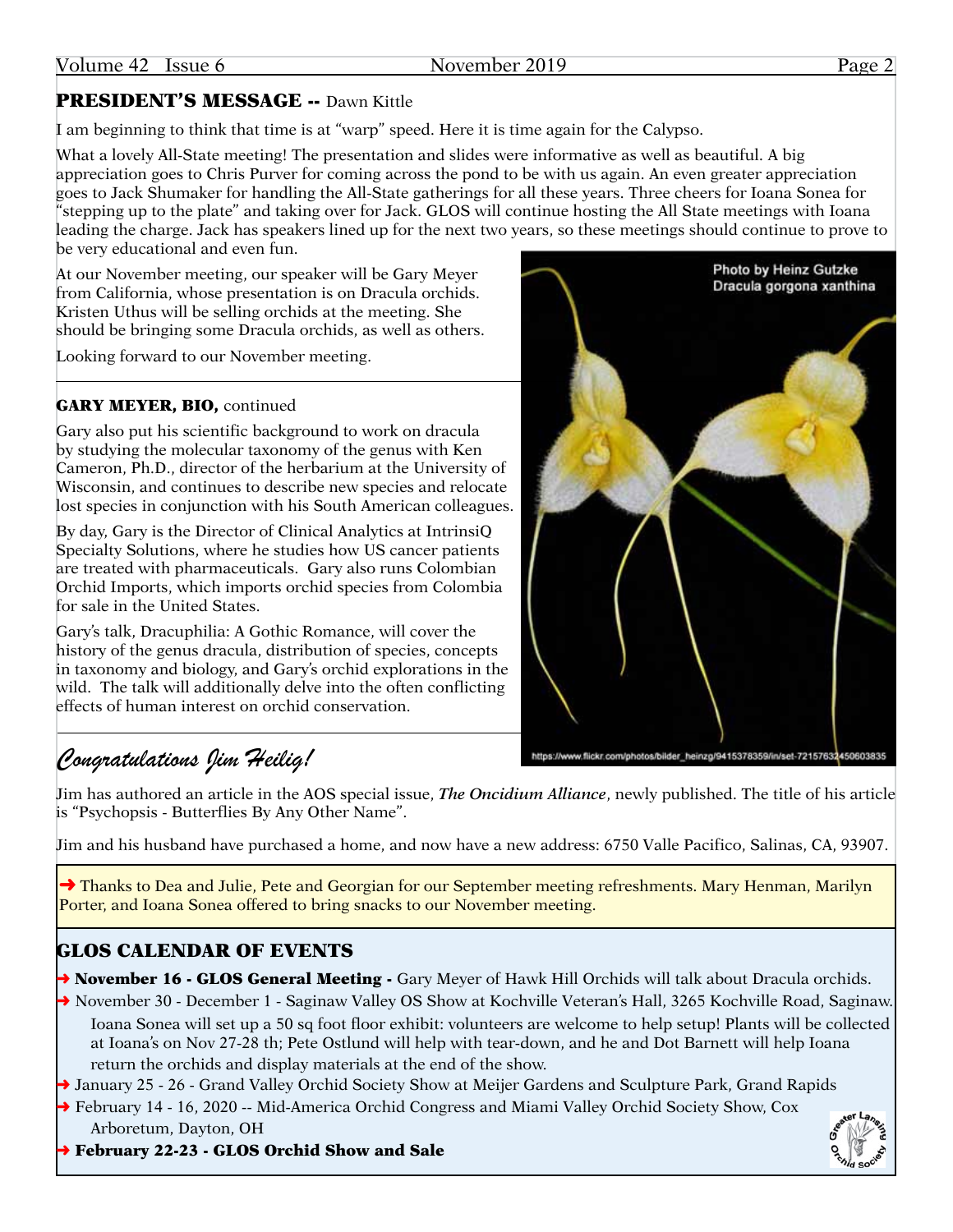## MINUTES OF GLOS GENERAL MEETING SEPT. 21, 2019 - submitted by Ioana Sonea, Treasurer

President Dawn Kittle opened the meeting at 7pm. 21 people, including 2 guests (Jessica Wallace and Becka Bishop) attended.

Georgian Franczyk and Dea and Julie Bishop provided abundant and excellent refreshments for today's meeting. The volunteers for refreshments for November are Mary Henman, Marilyn Porter and Ioana Sonea.

Dawn explained to the membership that the Church has some new rules in place for meetings with the goal of preserving the carpet in the Meeting Hall. Henceforth, those wanting to eat or drink need to be seated at a table. This will involve some changes to how we set up a room for meetings.

Dawn reminded members that the All-State Orchid Society meeting was October 12th, with Chris Purver from the Eric Young Orchid Foundation speaking on Paphs and Phrags. Jack Shumaker tantalized those present with an overview of the Foundation and some terrific photographs of orchids at the Eric Young Orchid Foundation taken during his visit this year. Jack also announced that due to declining health, he was no longer going to be organizing these annual meetings that so many of us look forward to; he said that unless somebody volunteered to take on this task, the meeting on October 12th would be the last one. This was very sad news, since the annual meetings have become a treasured tradition, allowing orchidists from across the state to learn from world-renowned orchidists and to catch up with fellow orchidists from around the state.

The next item was the "Show and Tell" table. Instead of asking for volunteers, Dawn asked the owners of the plants to present them. Dea Bishop presented her own and Julie Bishop's plants, showing off some of their varied collections. Dot had several plants including 2 lovely Maxillarias whose culture she explained, as well as a Coelogyne usitana that had been blooming for the last three years. Michelle Bridges showed off 3 beautiful blossoming coolgrowing plants including a Zygopetalum.

Gordon Griffin then gave a very detailed and informative presentation on the genus Coelogyne, discussing cool, intermediate and warm-growing species and their characteristics.

At the conclusion of the presentation, members bid spiritedly for plants on the Silent Auction table; the raffle table also had many items that were snapped up by those present.

The meeting was concluded at approximately 9pm.



## REMINDER: WEAR YOUR SOCIETY NAME TAG - Membership Committee, Doris & Dot

Please remember to wear your Society name badge to our November meeting (and to every other meeting, too).

As an incentive to wear the name tag, which is very nice for visitors and for those of us with failing memories (!), anyone who wears the badge AND purchases even one raffle ticket at \$1.00 per ticket will get a complimentary raffle ticket.

Photo by Dot

Wear your badge to the meeting. Let's help everyone greet everyone by name by wearing a name tag.

Wear your badge. Get an extra raffle ticket!

If you cannot locate your name tag, please let your Membership Committee (Doris or Dot) know. Dot will make you a new one.

## USED ORCHID BOOKS/PERIODICALS WANTED- Submitted by Doris Asher

Do you have some orchid books or orchid periodicals that you no longer want? For several years now at our Orchid Show, we have sold numerous used books donated by various Society members. Visitors to the Show snap them up very quickly and, because the books are donated, the Society makes 100% profit. We use the orchid magazines as free giveaways to our visitors to encourage their joining our Society.

Because this service is so popular, we would like to offer inexpensive, used orchid books again at this February's Show. Since GLOS is an IRS not-for-profit 501(c) 3 organization, you may deduct the value of the books and magazines you give us. The Treasurer will be happy to provide you a receipt for your gift.

Please consider giving such items at this November meeting to Doris Asher, Christina Gregg Baker or to Mary Henman, our Show's Information Table Co-Chairs.

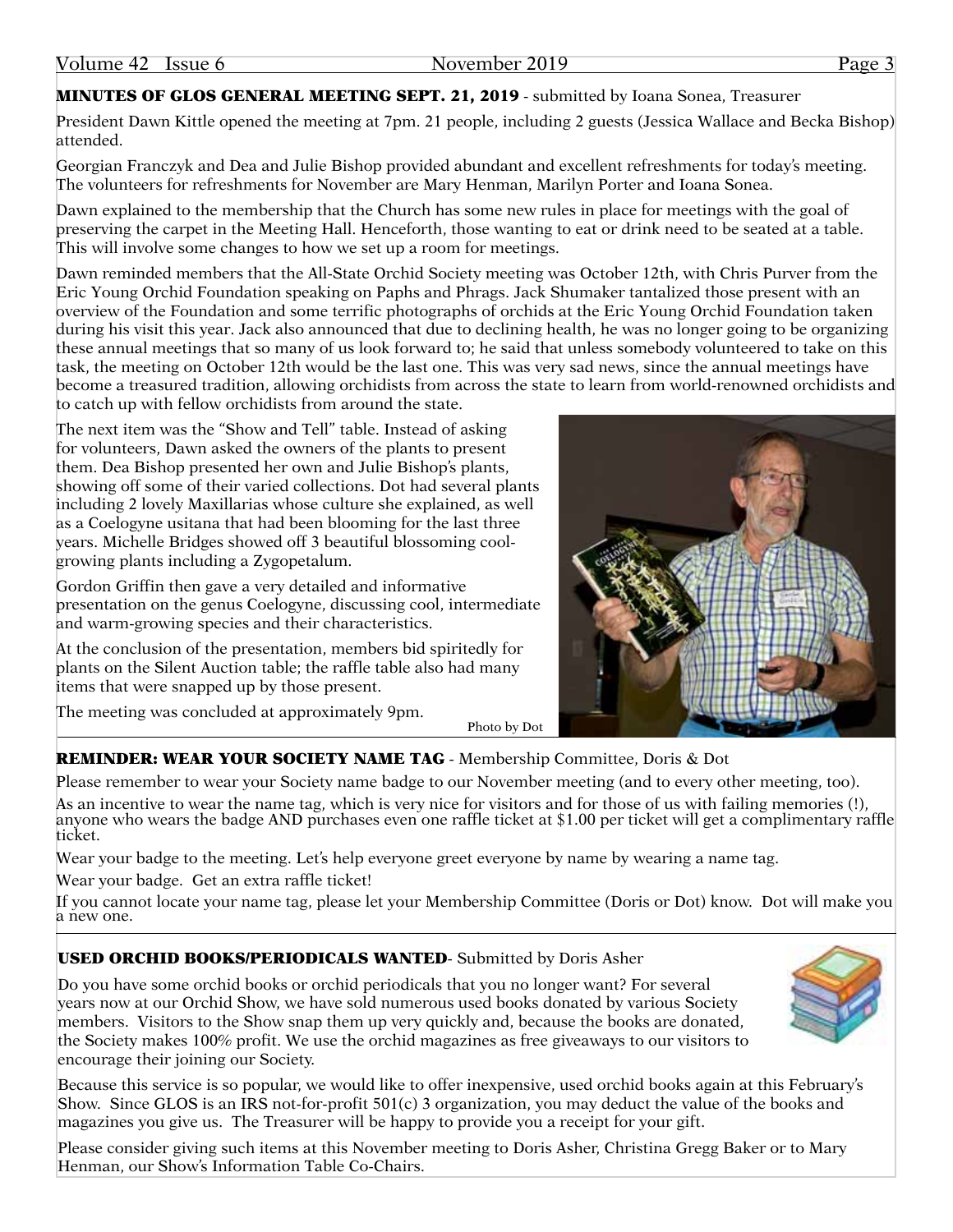### MINUTES OF THE GLOS BOARD MEETING OCTOBER 3rd, 2019 - submitted by Ioana Sonea, Secretary

Present: Dot Barnett, Rob Halgren, Dawn Kittle, Jerrie Nichols, Pete Ostlund, Ioana Sonea, Becky Thayer

The meeting was hosted by Rob Halgren, who provided a delicious meal of roast leg of lamb, hummus and guacamole with veggies, pita and various chips. He even had home-brewed beer made in part with coffee bean shells– yours truly had one and was so energized that I repotted 10 orchids when I got home.

President Dawn Kittle called the meeting to order at 7pm.

1. The Membership report submitted by Doris Asher provided food for thought: as of Oct 3rd, 2019, GLOS had 89 members in 78 households, down from last year (104 members in 91 households). Members choose not to renew for a variety of reasons (live too far away, health problems, work too busy, etc). Sadly, GLOS lost a long time member, MaryDee Sist, on August 19th, 2019.

The board discussed ways to reach out to the public to encourage new people to join the Society by posting flyers for instance in the building. One suggestion was to try to publicize GLOS at MSU's department of Horticulture; another was to resume manning a table at the Meridian Indoor Market a couple of weeks before the show.

2. The secretary had no items held over from the previous meeting to report

### *Old business*

- 3. GLOS Annual show in 2020. Pete Ostlund reported that all is on track for next year. He will invite the local Orchid Societies to participate in December. There was discussion on whether one more vendor (the companion plant growers currently renting Bill Porter's greenhouses) might participate and whether they would be expected to put in an exhibit (they would).
- 4. Dot Barnett reported that this year's postcards are ready to be sent to the printers. She was able to obtain a very good price for printing them.
- 5. Alternate meeting places for GLOS were discussed again. Becky Thayer will check out the Michigan Nature Association in Okemos. Pete Ostlund has contacted the Obedience Training Club of Greater Lansing about renting their new building, due to be completed in November. This appears very promising.
- 6. A discussion was held regarding the All State Orchid Society Annual Meetings. Jack Shumaker announced in September that he can no longer take on that responsibility due to declining health. Ioana Sonea was willing to take on that responsibility but was concerned about her lack of knowledge of the wider world of orchids and orchidists. The GLOS board discussed this and felt that GLOS members had enough contacts throughout the world that the Society could take on the task of finding speakers and helping Ioana contact them. The final decision was that GLOS would hold the annual meetings henceforth, with Ioana being the point person, if Jack Shumaker was not able to continue doing so and had not found a successor. Jack was contacted by email and approved the decision.

#### *New business*

- **Photos** Uthus. 7. Suggestions were sought for vendors to bring plants to meetings. Rob Halgren can set up plants for sale for one of us to bring to meetings. Others that may be willing to sell plants include Larry Watson and Dr. Kristen
	- 8. Upcoming meetings:
		- November 16th, 2019: Gary Meyer will be talking about Draculas. He will not be bringing plants to sell: Dr. Kristen Uthus does well with Draculas and such, and will be contacted to see if she could sell plants at this meeting.
		- January 18th, 2020: Either Bill Bergman or Bill Cadman will talk topic TBA. Whoever does not talk in January could give a presentation in April 2020.
		- March 21st, 2020: either Dea Bishop or Jerrie Nichols could give a presentation on orchid care geared towards beginners as well as experienced growers.
		- April 18th, 2020: Bill Bergman or Bill Cadman?
		- May 16th, 2020: Rob Halgren on growing under lights or growing indoors?
		- June 20th, 2020: this meeting always conflicts with the Great Lakes Judging Center symposium, resulting in a poorly attended meeting. The Board decided to cancel this meeting from now on, and to encourage members to attend the GLJC symposium in lieu of meeting in Okemos. The topic of the 2020 symposium will be Paphiopedilums and Phragmipediums, and Piping Rock Orchids will be selling plants.
	- 9. Past meetings: Gordon Griffin asked that the speaker's fee (\$100) be donated to the Great Lakes Judging Center in his name. Continued on p. 5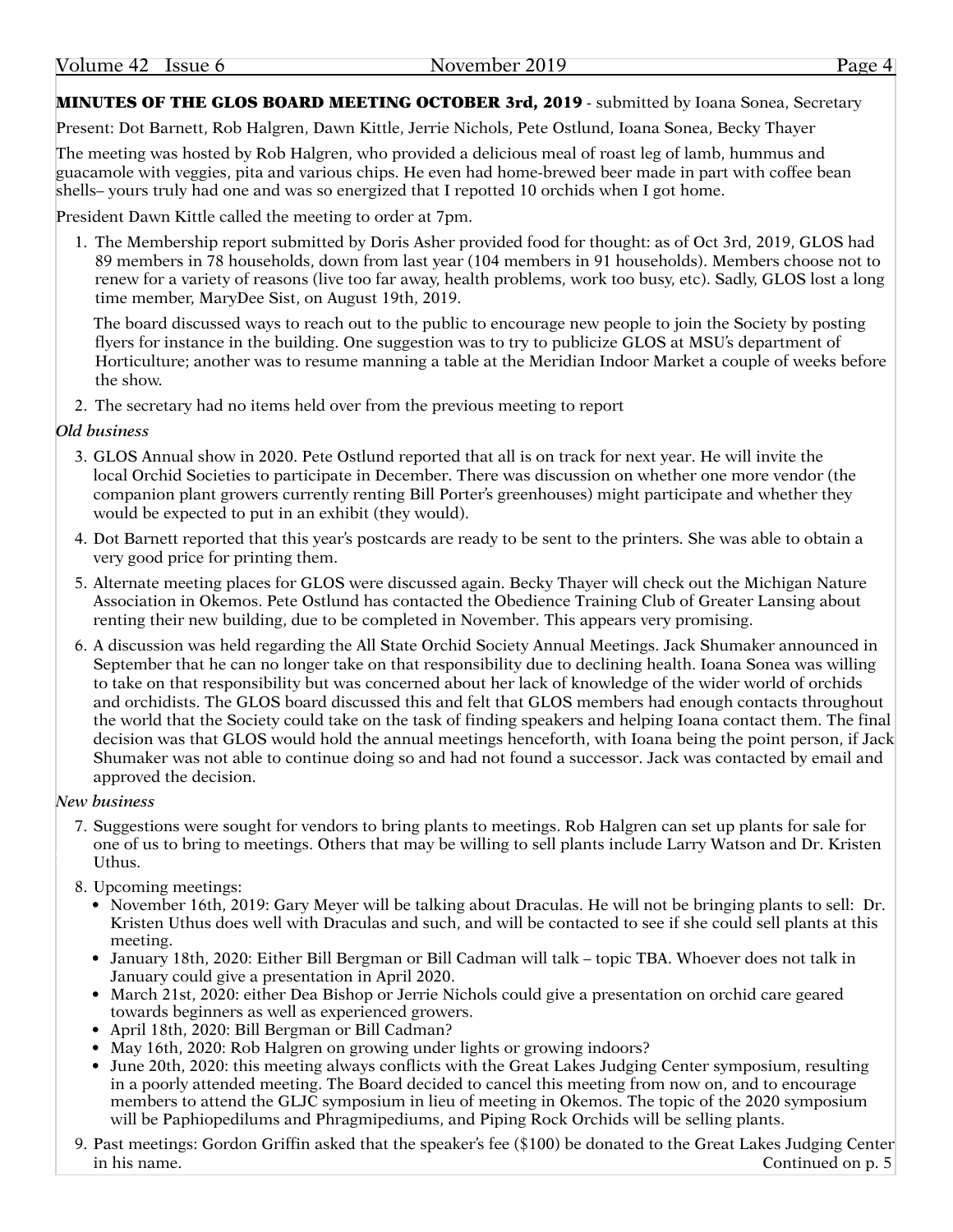## MINUTES OF THE GLOS BOARD MEETING - continued from p.4

## 10.Away shows:

- Michiana is October 26-27th : Jerrie Nichols will put together a small basket exhibit; plants will be collected at Dot Barnett's, and assembled on Thursday Oct 24th. Bill Porter kindly agreed to transport the display to the show, and Rob Halgren will be able to bring it back.
- Saginaw is November 30-December 1st: Ioana Sonea will set up a 50 sq foot floor exhibit: volunteers are welcome to help setup! Plants will be collected at Ioana's on Nov 27-28th; Pete Ostlund will help with teardown, and he and Dot Barnett will help Ioana return the orchids and display materials at the end of the show.
- Meijer Gardens is January (date TBD). Pete Ostlund and Dot Barnett, with the possible help of Michael Bukala, will set up the display. Carol Ann Stuht has traditionally helped with this show, but may or may not be able to do so this year. The same people will take down the display and return the orchids.
- MOS will be in March: Doris or Ioana may setup?
- Ann Arbor is taken care of by Jerrie Nichols. More info later.

The next Board meeting will be held at Dot Barnett's home on December 5th.

## REPORT FOR THE MICHIANA SHOW, OCT. 26-27

Jerrie Nichols and Dot assembled the basket display on Dot's dining room table; Bill and Marilyn Porter transported the baskets and set up the display, registered the plants, and removed the registration slips from the plants after judging. Rob Halgren brought the plants back to Dot's home where they could be retrieved by the participants.

There were 21 beautifully grown orchids submitted by Tammy Scherer, Julia Bishop, Pete Ostlund and Dot. They filled three large baskets, no filler plants needed. Tammy's plants, especially, gave the display good height. Without her plants, the display would have been quite flat!

These photos will give you an idea of how we put together our GLOS basket displays. First we set up the structure, place the plants, and then finish off the baskets with moss or black cloth. We then take a "sketch photo" (Dot's top image) to help us remember where everything goes.

The bottom photo (taken by Rob Halgren) shows the final result, placed by Bill and Marilyn Porter at Michiana. The two plants that got trophies were taken out of the baskets for judging, and then placed by the judges beside the baskets instead of in them -- a nice touch which really shows them off, with all their ribbons.

But, please, GLOS members, we need help with putting up the displays: we need more volunteers with fresh ideas to help set up the displays!

Everyone who participated received at least two ribbons, and the display won a first.

Note:

Pete and Dot each received an AM/AOS award on one of their plants. They also received trophies for Best of Class.

Rob Halgren received an AM/AOS award on two of the Paphs in his vendor display.

GLOS cleaned up again!

Please see the judging results of the GLOS display and photos of Rob's awarded plants on the last page of this Calypso.

*Congratulations to Pete, Rob and Dot!*

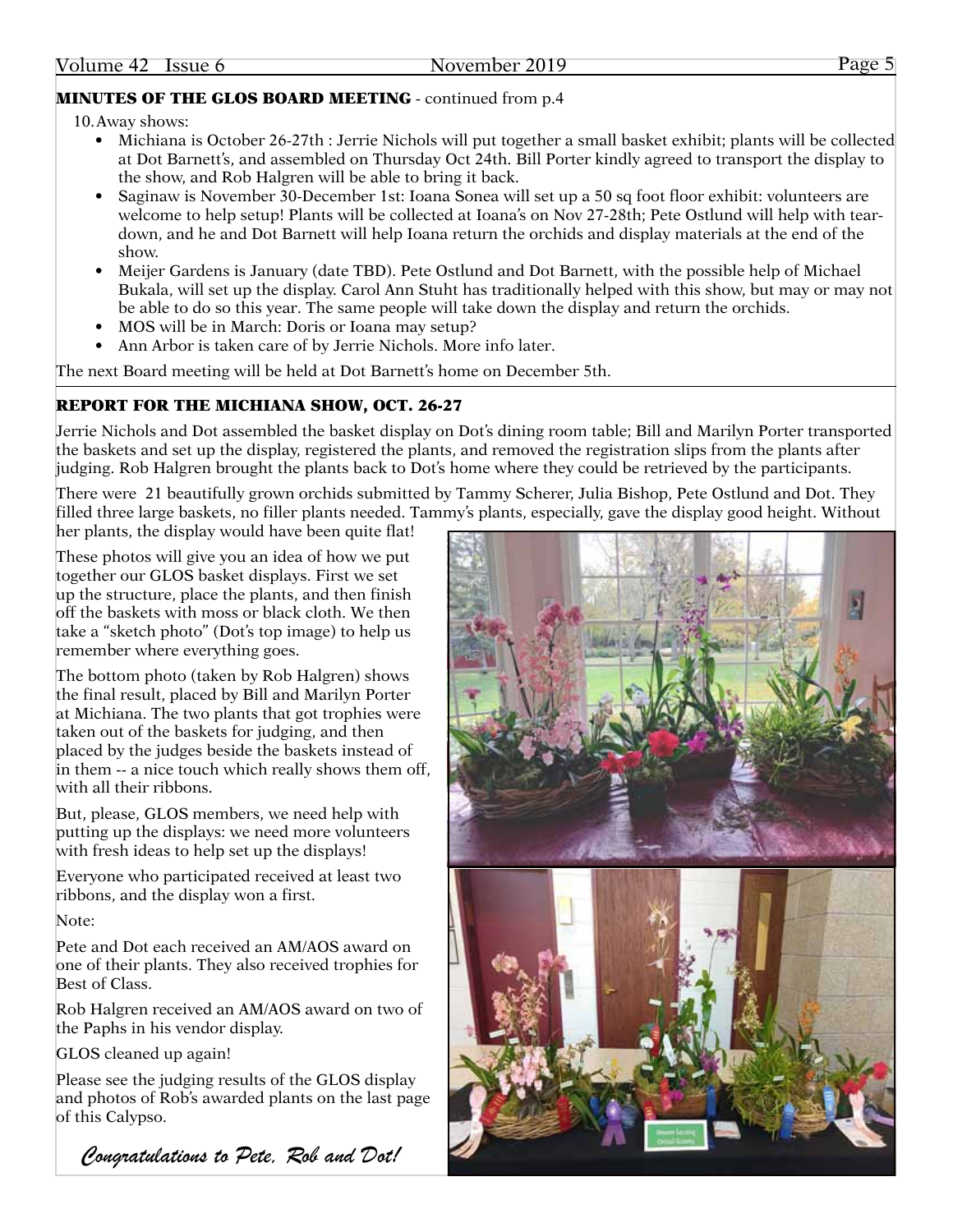## MINUTES OF THE OCTOBER 12TH, 2019 ALL STATE ORCHID SOCIETY ANNUAL MEETING - submitted

#### by Ioana Sonea, Secretary

Sam Tsui and his wife brought a large variety of plants, predominantly Paphiopedilums and Phragmipediums, to sell, since Chris Purver had been unable to export the plants he had planned to bring.

The physical setting of the meeting was altered to comply with the new requirements of the Presbyterian Church: refreshments were placed along the west wall, and tables were set up in a U-shaped row so that members could eat and drink at a table instead of balancing everything in their laps. This seating arrangement seemed to work well and Edward, the church sexton, helped greatly with setup and tear down, along with many volunteers from the audience.

Attendees brought refreshments including an amazing array of desserts and some great snacks. They were able to socialize and purchase some of the high-quality plants the Tsuis had brought before the meeting was called to order. Attendees came from nearly all Michigan orchid societies, and even further afield (Russ Vernon came with his family from Indiana). There were almost 60 attendees, a tribute to the popularity of this annual event.

Jack Shumaker and Dawn Kittle announced that GLOS would ensure the continuation of the annual meetings. Jack presented a recording of the previous year's meeting to representatives of the Michigan Orchid Societies and thanked them for the financial support that enabled this meeting to take place. Doris Asher then introduced the speaker, Chris Purver from the Eric Young Orchid Foundation on the Isle of Jersey, UK.

Chris gave a presentation on the Eric Young Orchid Foundation's Phragmipedium breeding program, showing the audience the progression from the first successful hybrids to today's triploid or tetraploid plants with greatly improved substance, form and color. The blooms were stunning, and many in the audience couldn't help but be disappointed that Chris was unable to import plants.

Chris discussed the thought processes behind the breeding, allowing us to gain insight into the decision making behind the crosses. He provided excellent tips on successful culture of these gorgeous plants. Overall, it was an outstanding presentation, very appreciated by all. Many attendees stayed to talk to Chris who was happy to answer cultural and other orchid related questions, purchase additional plants from the Tsuis, and simply visit with friends.

Jack Shumaker thanked Dottie Winter for organizing and setting out the refreshments, and Georgian Franczyk for greeting and registering the attendees. He invited everyone to join him and Chris Purver for supper at the Stillwater Grill restaurant after the event.

We're all very grateful to the many attendees who helped put the room in order before leaving the building.

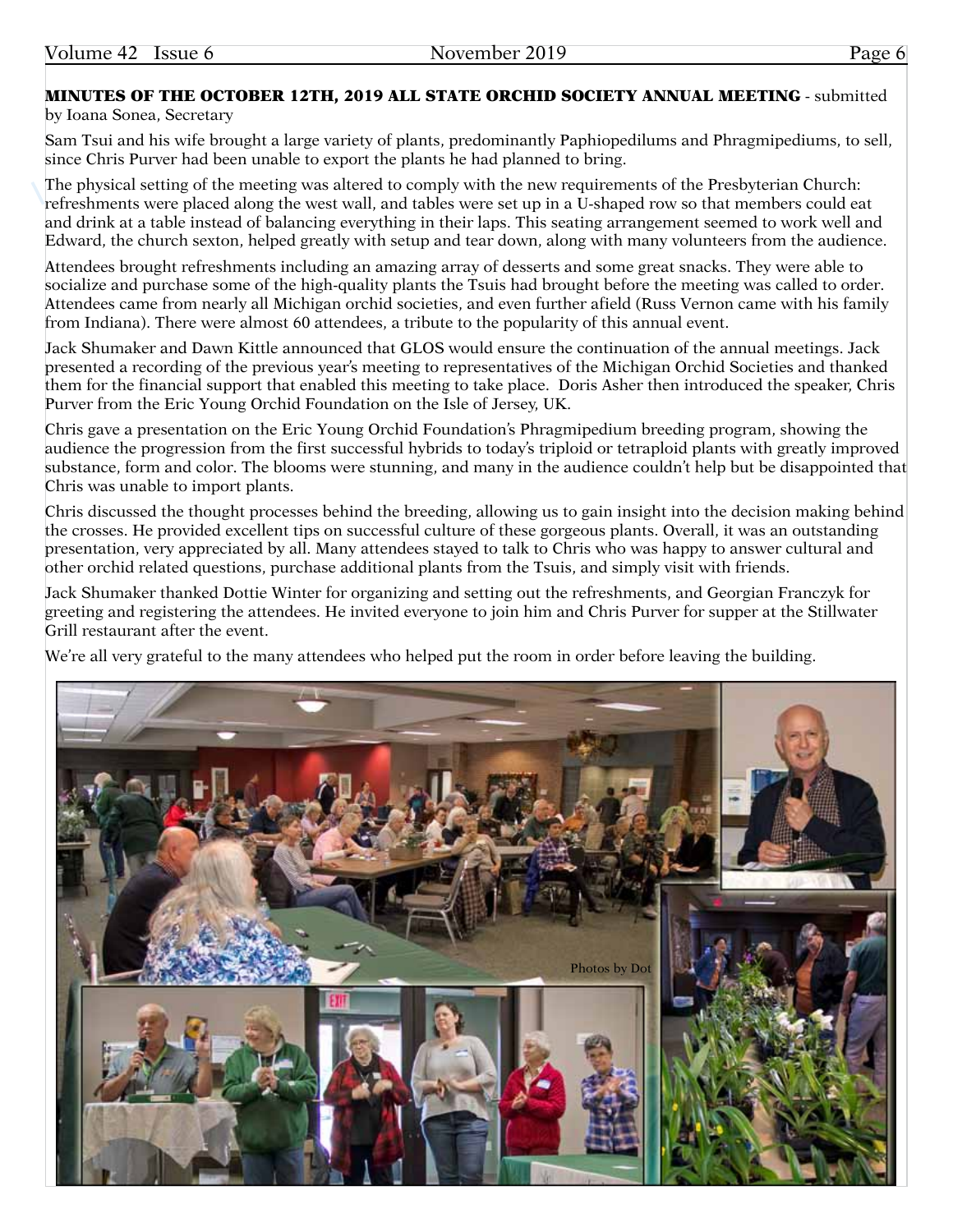## CULTURAL NOTE - FROM RAY BARKELOW OF FIRST RAY'S ORCHIDS NEWSLETTER

Using Pesticides Wisely

Considering the season, when many of us are bringing plants inside for the winter, I thought it would be good to rerun this information.

Despite all of our efforts to keep our collections clean, tidy, and pest-free, there simply will come a time when we're forced to pull out the "big guns" in our arsenal of commercial pesticides. Your stewardship of their use is an important aspect of orchid culture.

While I am not intending to list specific products, I would like to share some general pesticide use guidelines.

• READ THE LABEL, and read it completely, including not only the application instructions, but be especially careful to read – and heed – the safety warnings and recommended protective gear.

• Preventive treatment with pesticides is a mistake. As there is no way to totally kill all critters with a single treatment, that's how resistant strains are developed. Use pesticides as a curative measure only. Insect Growth Regulators (IGR's, such as Enstar II) are less of an issue in this regard, as they kill all development stages of insects and prevent them from reproducing, which precludes the possibility of passing on the resistant genes.

• Rotate your pesticides. Different classes of chemicals have different modes of action on the pests. At one end of the spectrum are those that suffocate the insect (oils) or simply remove protective coatings (soaps) and make them vulnerable to the environment around them, while at the other end are those that disrupt biological processes in one or more of several different ways. Varying the mode of action between bouts of infestation is the best way to ensure maximum effectiveness and prevent the development of resistance. Here is (A link to) a chart (https://www.ohp.com/ Literature/pdf/CCC\_XIII.pdf )of the control mechanisms of many commercial insecticides, so you can choose wisely.

• Follow the label directions explicitly in terms of the concentration to use, the frequency of application, and the period between those applications. One of the most common issues that folks have with pesticide use is that of improper treatment:

\* Too weak of a concentration seems obvious, in that it simply won't kill the pests.

\* Too strong of a mix concentration can also be bad, as not only might it be damaging to the plants, in some cases it will negatively affect the solubility of the active ingredient, rendering it less effective.

\* Most pesticides do not kill insects in all stages of their maturity – egg, larva, pupa, adult – so while a single treatment might kill, for example, all of the adults present, there are more critters waiting to mature and take their places devouring our plants. Insecticide labels recommend repeating the treatment – usually two or three times – so be sure to do just that.

\* The time period between treatments is dependent on both the pesticide and the life cycle of the pest. If the chemical has extended residual action, the time period between treatments may be longer. If it doesn't, such as is the case with home remedies concocted from soaps and alcohols, more frequent treatments will be necessary. Likewise, pests with short life cycles will need more frequent treatments to avoid missing the maturation and reproduction of an entire generation.

Failure to comply with any of these guidelines can fail to control the pests and may lead to the development of resistant strains that are even harder to eradicate.

Until next time... Good Growing!

FEBRUARY 22-23, 2020 GLOS ORCHID SHOW - submitted by Pete Ostlund, Show Chair

The dates for our 37th orchid show are February 23 -24, 2019. The planning for the show is well underway. Please mark your calendars. We'll need volunteers for various duties for the show dates and for the 2 days prior (February 20 and 21).

The following vendors have indicated they are coming to our show: Oakwood, New Vision, Orchid Inn, Ortonville Orchids & Tropicals, Windswept in Time, Natts, Littlefrog Farm, New World, and Roberts Flower Supply, and Mei's Creations.

More information about the show will be coming out in future months. But we need volunteers to make the show a success. Please mark your calendars for February 20 – 23 so you can avoid other conflicts.

We usually set aside time at our December Board Meeting (December 5th at Dot's house) to discuss Show issues or unresolved problems. Please feel free to attend the board meeting, or you can send your issues/unresolved problems to me or other board members prior to the meeting.

Thank you in advance for helping to make our show successful.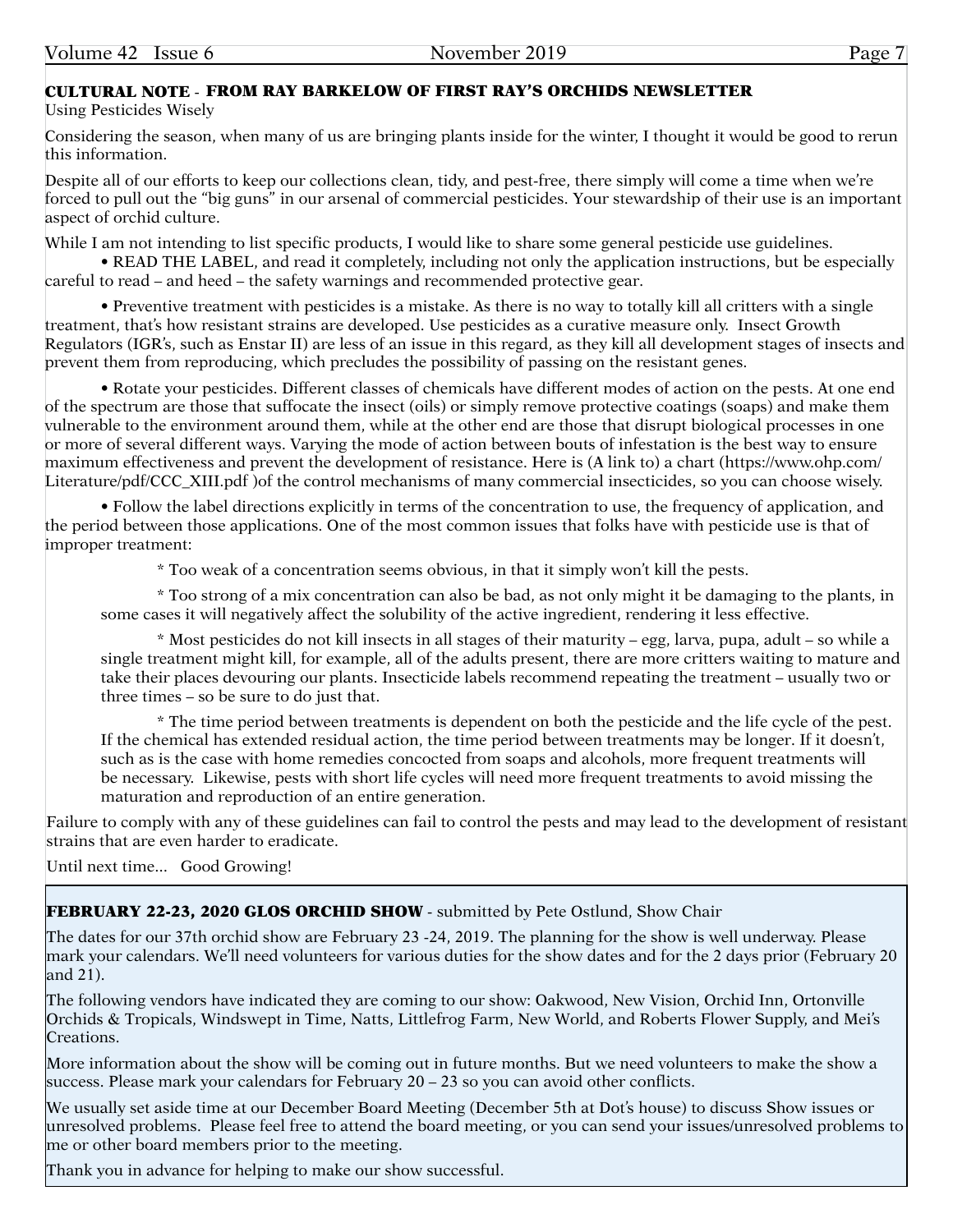### Volume 42 Issue 6 November 2019 Page 8

#### ANNOUNCEMENT FROM THE GLJC

The Greater Cleveland Orchid Society Show and Sale will be February 15-16 this year – the third Saturday of February. The Great Lakes Judging Center is moving its regular monthly judging from Matthaei Botanical Gardens in Ann Arbor to the Show site in Cleveland, the Cleveland Botanical Garden, 11030 East Blvd. Please update your calendars so that you will not bring your orchids in bloom to Matthaei on February 15th to be judged.

Doris Asher, GLJC Liaison to Matthaei

## COME TO AN ORCHID HOLIDAY PARTY

The personnel of the Great Lakes Judging Center invite you to join us for our annual holiday party on Saturday, December 21, 2019, at the Matthaei Botanical Gardens, Ann Arbor, MI.

At 11 am the festivities will open with a presentation of the AOS Annual Award winners selected at the Homestead, FL, AOS Meetings – always a feast for the eyes. Next we shall feast on a potluck lunch provided by the judges for all to enjoy. Plan to have a fun time with orchids, books, holiday items (and who knows what else) for auction! The proceeds support the Judging Center.

Regular orchid judging takes place immediately following the festivities. All visitors are welcome to sit in on the judging – and to bring an orchid to be judged.

For additional information, contact Doris Asher at 517-332-0004 or asherdoris44@gmail.com .

An organization of orchid societies dedicated to the preservation of orchids

https://midamericanorchids.org



| August 16, 2019                                        |       |                                             |
|--------------------------------------------------------|-------|---------------------------------------------|
| Period since $8/16/2019$                               |       | <b>Suppplemental note from Doris Asher.</b> |
| Income                                                 |       | Finances from September GLOS meeting        |
| Memberships                                            | \$52  |                                             |
| <b>June Meeting</b>                                    | \$15  | Jack Shumaker gave us a check for \$100 to  |
| <b>August Meeting</b>                                  | \$117 | reimburse GLOS for rental of the Church for |
|                                                        |       | the October All-State Meeting.              |
| Park Deposit Refund                                    | \$40  |                                             |
|                                                        |       | Silent auction: \$59.00                     |
| Total Income                                           | \$224 | Raffle: \$62.00                             |
| Expenses (Jack Shumaker - All-State Meeting)           | \$200 | Total Fund Raising: \$121.00                |
| <b>Total Expenses</b>                                  | \$200 | There were no dues at this meeting.         |
|                                                        |       |                                             |
| Net gain for period                                    | \$24  |                                             |
| N.B. We have \$12505.25 in 9 CDs (as of June 30, 2019) |       |                                             |

You are receiving the Calypso either as a PDF file, a hard copy, or both, depending on what we have from you in our records. If you would like to change this, please tell either Dot or Doris Asher. *If you are not receiving emails from us, please let Dot or Doris know -- we will need to know if we have your correct email address!*

If you have not received the PDF file by at least one week before the General Meeting, please let Dot know.



THE MID-AMERIC **ORCHID CONGRES**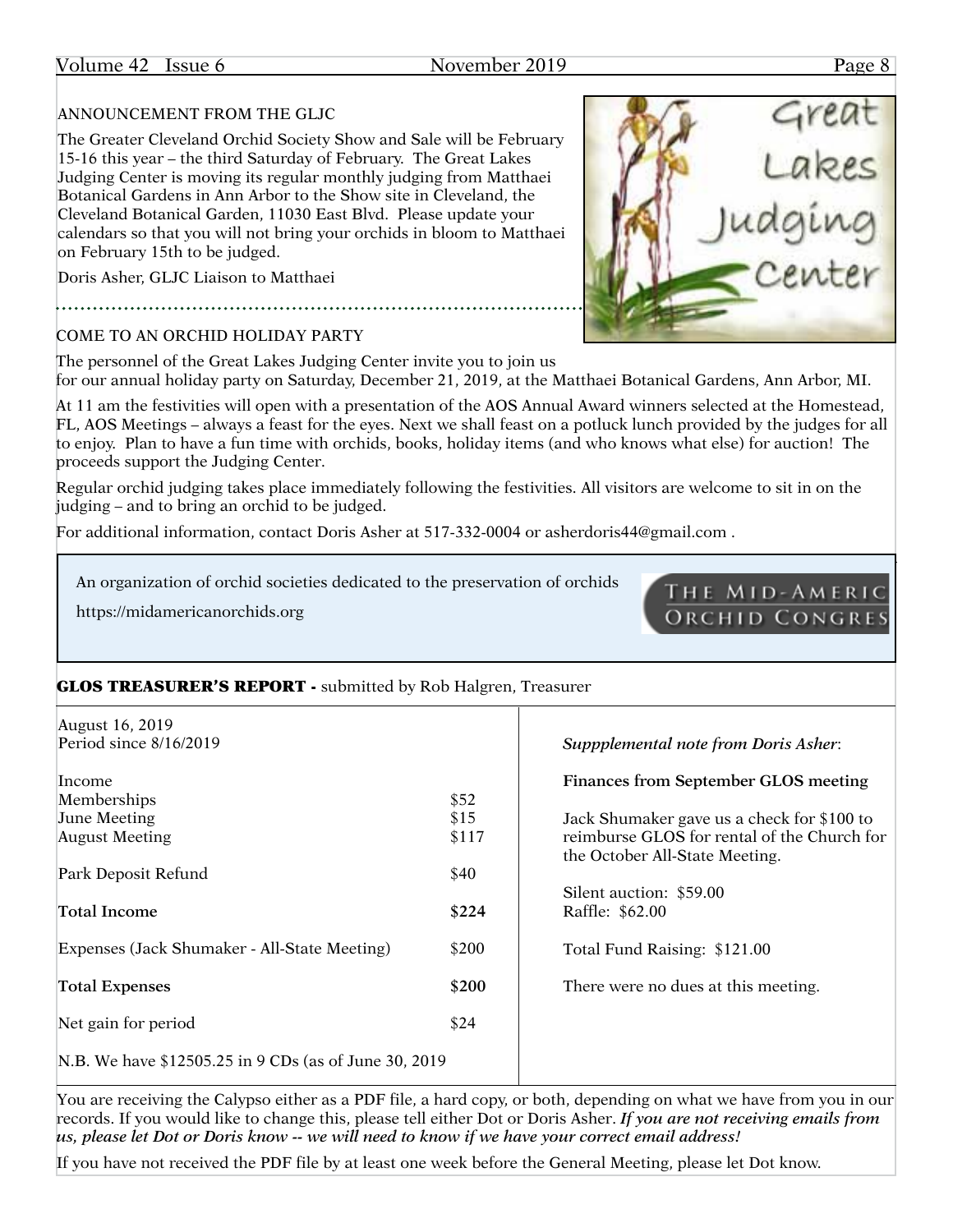GLOS MEMBERS SHOW THEIR GENEROSITY – 2020 SHOW TROPHY SPONSORS - Submitted by Doris Asher

Once again, Society members have come through, underwriting all but two of the trophies for our Show this February! The trophies will be prepared by Larry Galdes. I continue to look for someone to underwrite these two trophies: for Orchids-in-Use Public Choice and for the Don and Kris Garling Memorial Best of Show Trophy. Who can help me?

Sponsors can save themselves expensive postage by paying Treasurer Rob Halgren in person at our November or January meetings. A check or cash is equally welcome – the cost is \$25.00. Checks payable to GLOS may also be mailed to Rob Halgren, Treasurer, 2100 Grovenburg, Lansing, MI 48911.

Thank you, donors, very much.

This year's sponsors are:

| Trophy                                               | <b>Sponsor</b>                                                               |
|------------------------------------------------------|------------------------------------------------------------------------------|
| Exhibits, Open                                       | Pete Ostlund                                                                 |
| Exhibits, Society                                    | Pete Porciello                                                               |
| Exhibits, Amateur                                    | Anonymous GLOS Members                                                       |
| Cattleya Alliance                                    | Andrea Bishop                                                                |
| Cypripedium Alliance                                 | Dot Potter Barnett                                                           |
| Phalaenopsis                                         | Julie Bishop                                                                 |
| Vanda and Ascocenda                                  | Diane Zoeller                                                                |
| Brassia and Miltonia                                 | Mary Henman                                                                  |
| <b>Oncidium Alliance</b>                             | Don and Jane Farrelly                                                        |
| Cymbidium Alliance                                   | Dawn Kittle (in memory of Sherwin Kittle; in<br>memory of Betty Jane Harvey) |
| Dendrobium Alliance                                  | Michael Henderson                                                            |
| Pleurothallid Alliance                               | Lynn O'Shaughnessy                                                           |
| Alex Challis Memorial Miscellaneous Genera           | Littlefrog Farm                                                              |
| Specimen Plant                                       | Jerrie Nichols                                                               |
| Art (Excluding Photography)                          | Harry & Dottie Winter                                                        |
| Photography                                          | Carol Ann Stuht                                                              |
| Marilyn Lee Memorial Orchids in Use<br>(Amateur)     | Jim Heilig                                                                   |
| Orchids in Use (Professional)                        | Tammy Scherer & Jim Churn                                                    |
| Orchids in Use Public Choice Award                   | Open – Sponsor Needed                                                        |
| Don and Kris Garling Memorial<br><b>Best of Show</b> | Open – Sponsor Needed                                                        |
| AOS Show Trophy – Outstanding Exhibit                | <b>Greater Lansing Orchid Society</b>                                        |

#### HELLO SLIPPER FRIENDS!

We received a request to forward the attached notice about the International Slipper Symposium on Nov. 2, 2019. This detailed information arrived too late to be included in our Fall Slipper Orchids, although the basic information was included in our Upcoming Events. We are always happy to pass along information about important orchid meetings.

https://slippersymposium.com/ https://www.facebook.com/slippersymposium/

Hope that as many of you as possible will consider attending - so many great nurseries in that area, and the speaker list looks great!!

As always, please let me know if you have any questions or concerns; my role as membership secretary is to make your membership as smooth as possible.

Regards, Tim Culbertson, Membership Secretary 159 Sands Place Oceanside CA 92054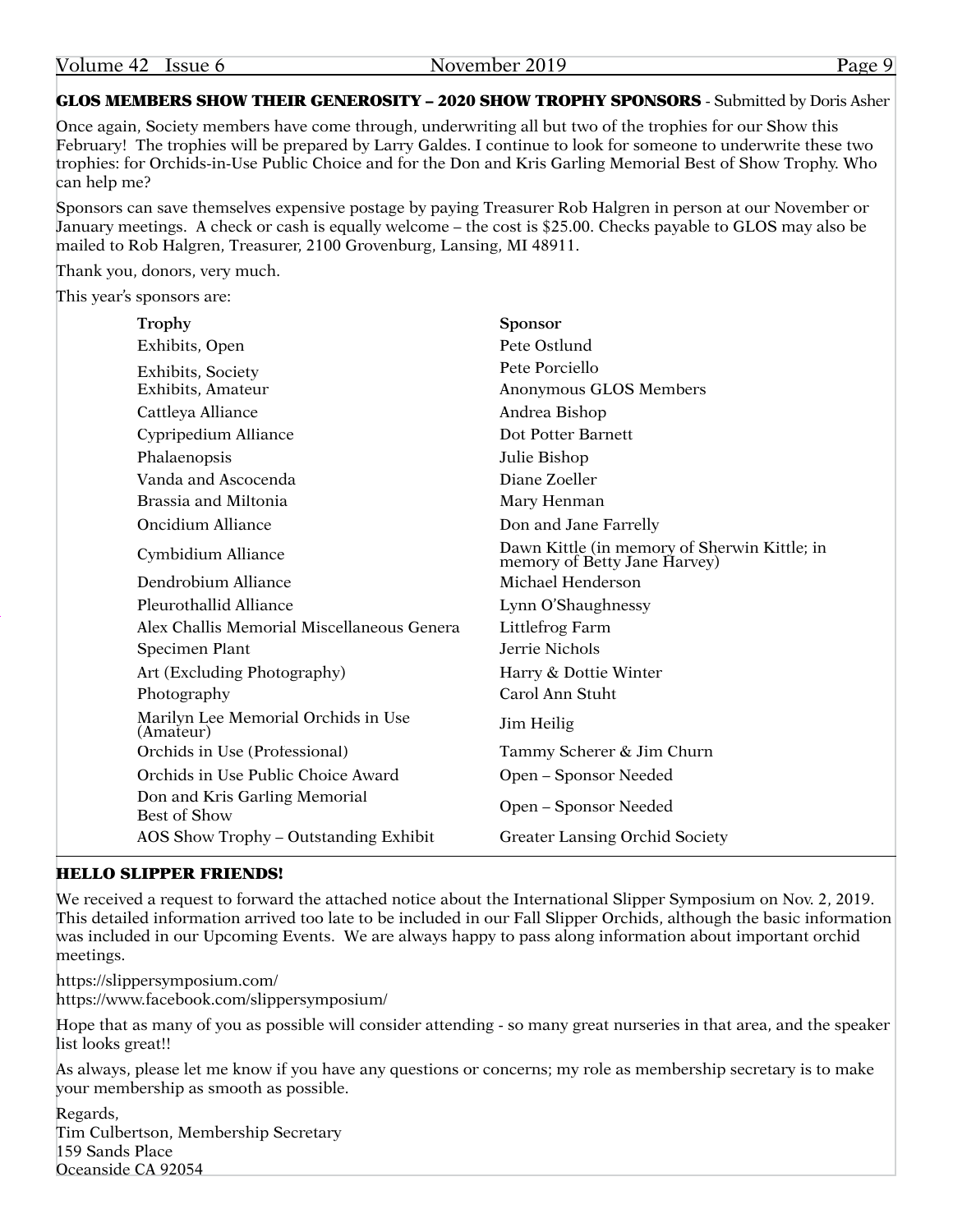#### Orchids on the Half-Shell by James Massay originally published in ORCHIDS – November 2014 Oyster Shells as Orchid Mounts

# **CULTURE AOS CORNER**



"If only it were as easy to grow orchids as it is to raise oysters . . . !" How many times have I repeated this complaint over the years? Raising oysters has been a hobby of mine almost as long as I have been struggling with orchids. A possible intersection of the two endeavors struck me three years ago when a woman in my local orchid society, not knowing that I raise oysters, happened to tell me she was looking for some large oyster shells on which to mount orchids. I laughed and said, "I'm your man." After that, of course, I became interested in raising orchids on oyster shells myself. I always like to make good use of everything available, so this seemed like a very good purpose for my numerous shells.

There are several advantages to using oyster shells for orchid mounts. The shells are very inexpensive (usually free) and readily available in areas where oysters flourish. In contrast to other mounting materials, they are durable and not subject to decay. Two elements needed by orchids, calcium and nitrogen, are present in the shells and provide slow-release nourishment for the plants. The orchid's roots find a place on which to anchor themselves on the rough surface of the shell. When in bloom, an orchid presents a striking appearance on an oyster shell.

Like many other orchid growers, I mix crushed oyster shells with potting medium to provide nutrition for plants that are not mounted. Also, to ensure good drainage, I place whole oyster shells instead of packaging material in the bottoms of pots. This seems to me to be a more natural and beneficial method than using synthetic packing peanuts, as many growers do.

If you don't live on one of the coasts, you can obtain oyster shells inexpensively by simply buying some oysters still in the shells and having a feast before putting the shells to work. Another option would be to stop in a restaurant that serves oysters-on-the-half-shell and ask for some of the shells. I always clean my shells with a pressure washer to remove the salt. You could accomplish the same result by soaking the shells in fresh water to get rid of the salt and then scrubbing them with a stiff brush. Orchids are mounted on an oyster shell the same way as on any other mounting material. You can use either the smooth side or the rounded side of the shell, depending on your preference and the size of the plant.

In nature, oysters frequently make the defensive move of bonding to each other. In the past, I would divide oysters that were bound together. Now, I leave them alone and hope they will get bigger—together. Two conjoined oyster shells make a wonderful mount. People have accused me of gluing two shells together; however, conjoined twins are, in fact, just a lucky find in my oyster float. I have given several people in my local orchid society oyster shells to use, and some have had success with them. My own best results have been with hard-cane dendrobiums. I should add, though, that I always get my best results in any growing medium with these dendrobiums. Some cattleyas I have put on oyster shells look healthy and promising, but they are not yet big enough to bloom. I am continually experimenting with different orchids to see if they will thrive on oyster shells.

Old farmers used to say that when they butchered hogs, they used everything except the squeal. Oysters don't squeal, but they do squirt water. If you eat an oyster and mount an orchid on its shell, you can use everything except the squirt!



Mounting complete. A dendrobium plant with sphagnum moss around the roots. I tie the plants to the mount using strips of recycled pantyhose. It is easier to tie than monofilament fishing line and will not decompose for long periods in the sun.

— Jim Massay is an AOS member living in Yorktown, Virginia, and is a member of the Peninsula Orchid Society of Virginia. 111 Faulkner Road, Yorktown, VA 23692 (jimmassay@cox.net).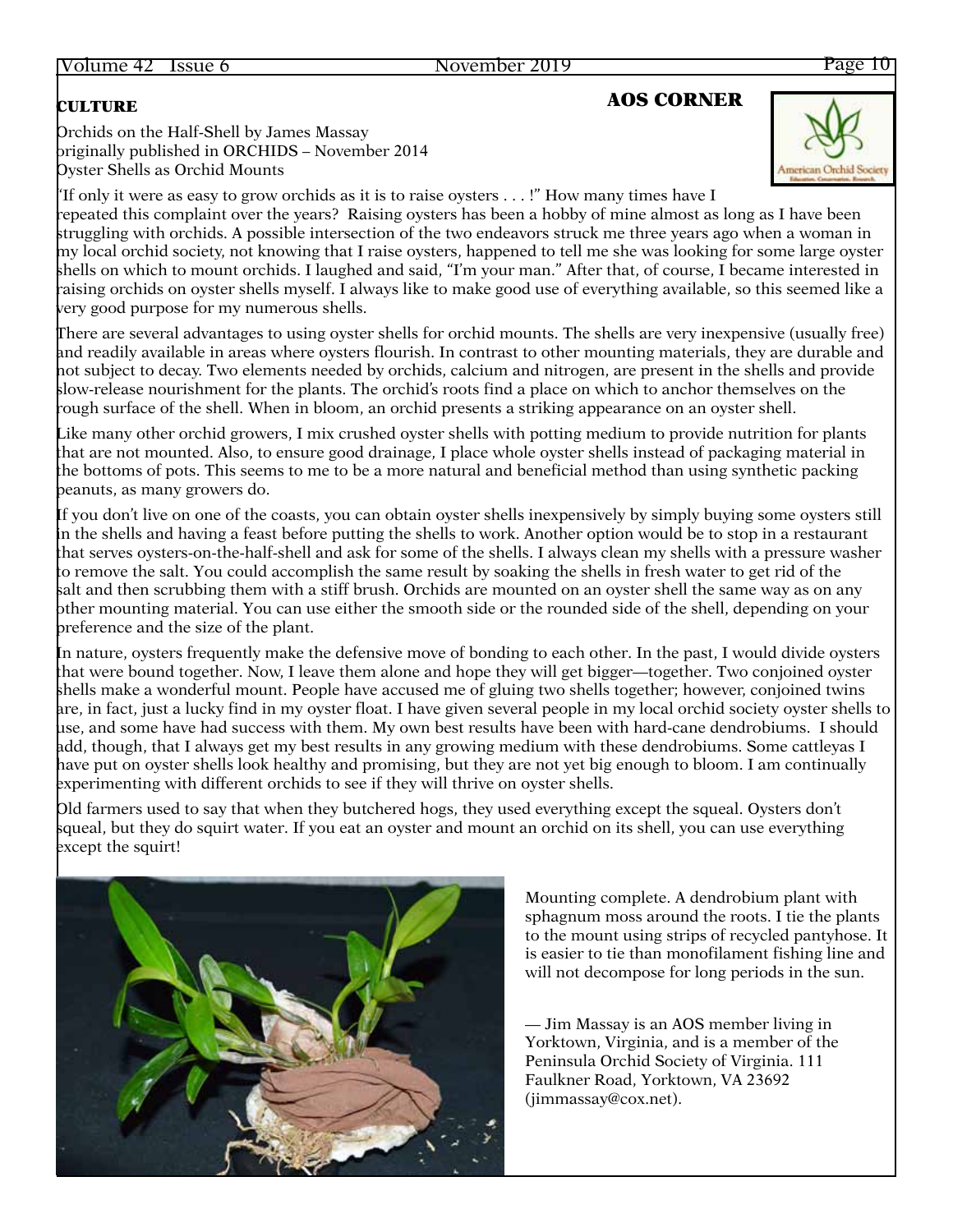

### ANDY'S ORCHIDS AND THE ORCHID CONSERVATION ALLIANCE

The Orchid Conservation Alliance promotes the conservation of orchids and orchid habitat around the world.

The Orchid Conservation Alliance, founded in 2006, promotes the conservation of orchids and orchid habitat around the world. Currently we have reserves in Brazil, Ecuador, and Colombia, however, we are open to orchid conservation anywhere. Preservation of natural orchid habitat preserves the orchids, their pollinators, their genetic diversity, and other fauna, as well as the birds, frogs, insects, reptiles, and mammals in the forests where they live.

Andy's Orchids is a proud sponsor of the OCA, and you can be one too. For every purchase you make at Andysorchids.com, a portion of the sale will be donated to this noble cause: "the preservation of orchid species and their habitats"

We hope you can join us in this worthy cause.

#### NOTE FROM ROBERTS SUPPLY FOR OUR SHOW:

We are selling our box truck and buying a used Sprinter van next week. We will not be bringing as many supplies as before. So please let your members know that to insure they get what they need, please pre-order as our van space will be smaller to bring people's orders of large items. First come, first served. We will not be going to Grand Rapids if the construction is still going on since that affected our sales terribly last year. Fortunately some of the Grand Rapids customers came to your show to pick up supplies instead, so that will probably happen next year also. We still have most items in stock, but as slower moving items sell out, we are not buying new inventory to replace it. We still have most items, just letting you all know we are downsizing so you can plan ahead.

#### HELLO SLIPPER LOVERS!

We've recently been asked to send along two messages that may be of interest to you!

Plant Delights Nursery announced to the Slipper Orchid Alliance their fall harvest of Cypripediums is taking place, and the plants are now available at sale prices of 10% off until mid- to late November. Use this link to the sale page: https://www.plantdelights.com/collections/perennials-on-sale. They are trying to get them to customers in time to get them planted this fall when it would be ideal to plant them, so the one stipulation they have put in place is shipment must be scheduled no later than for the week of December 2.

For information on growing cyps and descriptions, as well as photos, of many species and hybrids that can be grown in gardens, refer to Tony Avent's article in Slipper Orchids, Volume 20, Summer, 2019. The following issue, Volume 20, Fall, 2019, contains an extensive list of cyp hybrids.

Also, the Paph Guild meeting is coming up in January. This year's event will be held at the Huntington Botanical Gardens and Library in San Marino, and features an incredible list of speakers, a tour of the collection there, and fun times with other slipper lovers. A flier is attached (Ask for it from Dot, if you are interested); I hope to see you all there!

Regards, Tim Culbertson, Membership Secretary 159 Sands Place Oceanside CA 92054